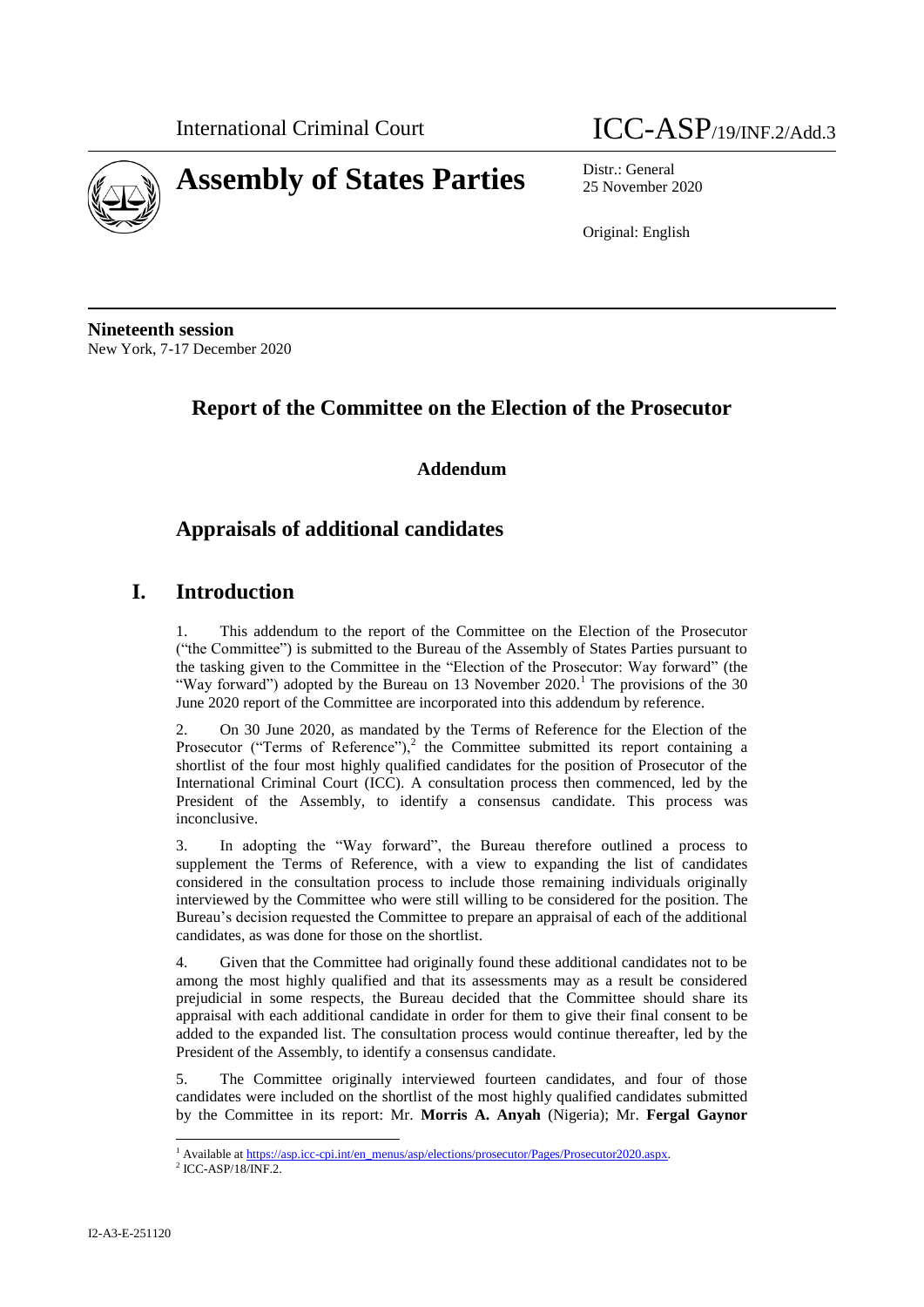(Ireland); Ms. **Susan Okalany** (Uganda) and Mr. **Richard Roy** (Canada). The Committee's appraisal of those candidates is contained in section V of document ICC-ASP/19/INF.2.

6. Of the ten remaining candidates, one indicated to the Secretariat of the Assembly via email on 26 October 2020 that they did not wish to continue to be considered for the position. Therefore, on 13 November 2020, after having been informed of the Bureau decision, the Committee Chair wrote to the nine remaining candidates to provide them with a copy of the "Way forward" and to ascertain their in-principle interest in continuing to be considered as a candidate. In response, two additional candidates indicated that they no longer wished to be considered for the position. On 23 November 2020, the Committee provided each of the seven remaining candidates with a copy of their respective appraisals. At that stage, two of the candidates indicated that they no longer wished to be considered as a candidate for the position of Prosecutor, leaving a total of five additional candidates.

7. The Committee hereby submits its appraisals of the following additional candidates (in alphabetical order) for the consideration of the Assembly:

(a) **Carlos Castresana Fernández** (Spain), currently Prosecutor of the Spanish Court of Auditors;

(b) **Karim A. A. Khan** (United Kingdom of Great Britain and Northern Ireland), currently Special Adviser and Head of the Investigative Team to Promote Accountability for Da'esh /ISIL crimes (UNITAD);

(c) **Francesco Lo Voi** (Italy), currently Chief District Prosecutor in Palermo, Italy;

(d) **Robert Petit** (Canada), currently Senior Official at the United Nations Follow-on Mechanism for the Democratic Republic of the Congo; and

(e) **Brigitte Raynaud** (France), currently Substitut général (Deputy Prosecutor) at the Paris Court of Appeals.

8. A summary of the qualifications and expertise of these candidates, including the extent to which they meet the requirements for the position, is provided below. The *curriculum vitae* and letter of motivation submitted by each of these candidates is contained in annex I to this report. In light of the time that has passed between the interview and the 13 November Bureau decision, four of the candidates provided the Committee with an updated *curriculum vitae* reflecting the most recent developments in their career.

9. As noted in paragraph 12 of its 30 June report, the Committee received several unsolicited letters in respect of certain candidates whose names are now being submitted to the States Parties for their consideration. These letters will now be provided to the President of the Assembly.

## **II. Appraisals**

10. When establishing the shortlist,<sup>3</sup> the Committee assessed all the longlisted candidates against the requirements of the Rome Statute, the additional competencies set out in the Committee's Terms of Reference, and the vacancy announcement, based on the following considerations:

(a) qualifications and experiences set out in candidates' applications and supporting materials and documentation provided therewith;

(b) their performance in the interview; and

(c) the outcome of a vetting process and reference check.

11. The Terms of Reference required the Panel of Experts to share their confidential assessment of all the interviewed candidates with the Committee prior to the elaboration of the shortlist. The Committee took those assessments into account in making its initial determinations on which candidates in its consensus view were the most qualified and

 $\overline{\phantom{a}}$ 

<sup>3</sup> ICC-ASP/19/INF.2, para. 33.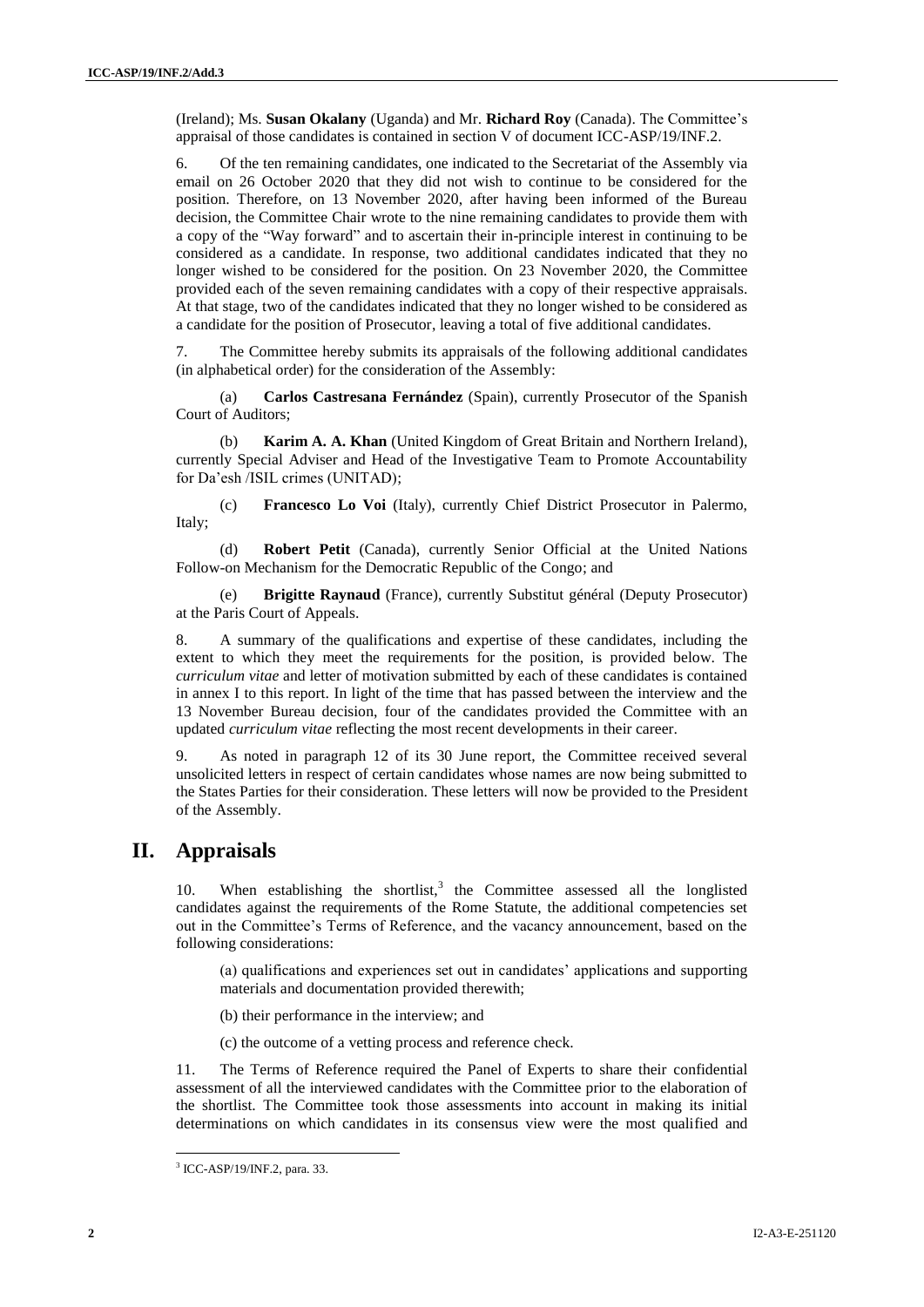should be shortlisted, and which should not be included on the shortlist and why; accordingly, these Expert assessments continued to be taken into account in the Committee's appraisals in this addendum. The recusal provisions under the original Terms of Reference continued to apply.

12. All 14 candidates, including the five additional candidates presented herein, had been subject to the vetting process described in paragraphs 24-32 of the original report. While the Committee was made aware of certain allegations of misconduct, including in the public domain, the vetting process disclosed no conclusive adverse information in respect of any of the candidates.

13. Given the confidentiality provisions in the Terms of Reference, the Committee did not put the assessments of the non-shortlisted candidates in writing at that time; it has now done so, following a virtual meeting of Committee members on 22 November 2020. The appraisals provided in this addendum are consistent with the Experts' confidential assessments and the Committee's discussions that led to the inclusion and non-inclusion, respectively, of candidates in the 30 June report, and do not reflect any new or additional considerations.

14. The Committee's appraisals of the additional candidates, in alphabetical order, are as follows:

## **A. CARLOS CASTRESANA FERNÁNDEZ (Spain)**

15. Carlos CASTRESANA<sup>4</sup> (LL.B.) has been a career Public Prosecutor in Spain for 30 years. Between 2007 and November 2020, when he took on his current role as Prosecutor of the Court of Auditors, his work focused on international inquiries and consultancy. His training and background are in the civil law legal tradition. He has investigated and prosecuted high-level corruption cases and other transnational complex crimes, including as Public Prosecutor of the Spanish Supreme Court. He served as prosecutor on the *Pinochet*  case; as Commissioner (UN Assistant Secretary-General equivalent) of the International Commission Against Impunity in Guatemala (CICIG); as international consultant; and as professor of international criminal law. Mr. Castresana's primary language is Spanish. He is fluent in English and has a moderate knowledge of French.

16. Mr. Castresana has knowledge of comparative criminal law and public international law including human rights law, humanitarian law, and international criminal law. He has both national and international experience prosecuting cases but did not convince the Committee of how this would translate to prosecutions before international tribunals. He presented the Committee with a vision as to how the Office of the Prosecutor (OTP) should change, although he did not appear to be familiar with the details of the ICC system. He was well aware of the political implications that the ICC's work may have in the context of transitional justice. His experience in the CICIG suggests that he would strive to be independent. He would bring relevant managerial and budgetary experience from the CICIG to the role of ICC Prosecutor.

#### **B. KARIM A. A. KHAN (United Kingdom of Great Britain and Northern Ireland)**

17. Karim KHAN<sup>5</sup> Q.C. (LL.B., AKC, FSIArb, FCIArb, Dip. Int.Arb. (CIArb)) is a Barrister-at-Law and Bencher at Lincoln's Inn, qualified to practice law in the United Kingdom. He is currently serving, with the rank of Assistant Secretary-General of the United Nations, as Special Adviser and Head of the Investigative Team to Promote Accountability for Da'esh /ISIL crimes (UNITAD). Although active as a prosecutor in domestic cases, his appearances before the major international criminal tribunals (ICC, International Criminal Tribunal for the former Yugoslavia (ICTY), International Criminal Tribunal for Rwanda (ICTR), Extraordinary Chambers in the Courts of Cambodia (ECCC), Special Court for Sierra Leone (SCSL), Special Tribunal for Lebanon (STL), European

l

<sup>&</sup>lt;sup>4</sup> Mr. Castresana submitted an updated curriculum vitae to the Committee on 16 November 2020.

 $5$  Mr. Khan submitted an updated curriculum vitae to the Committee on 23 November 2020.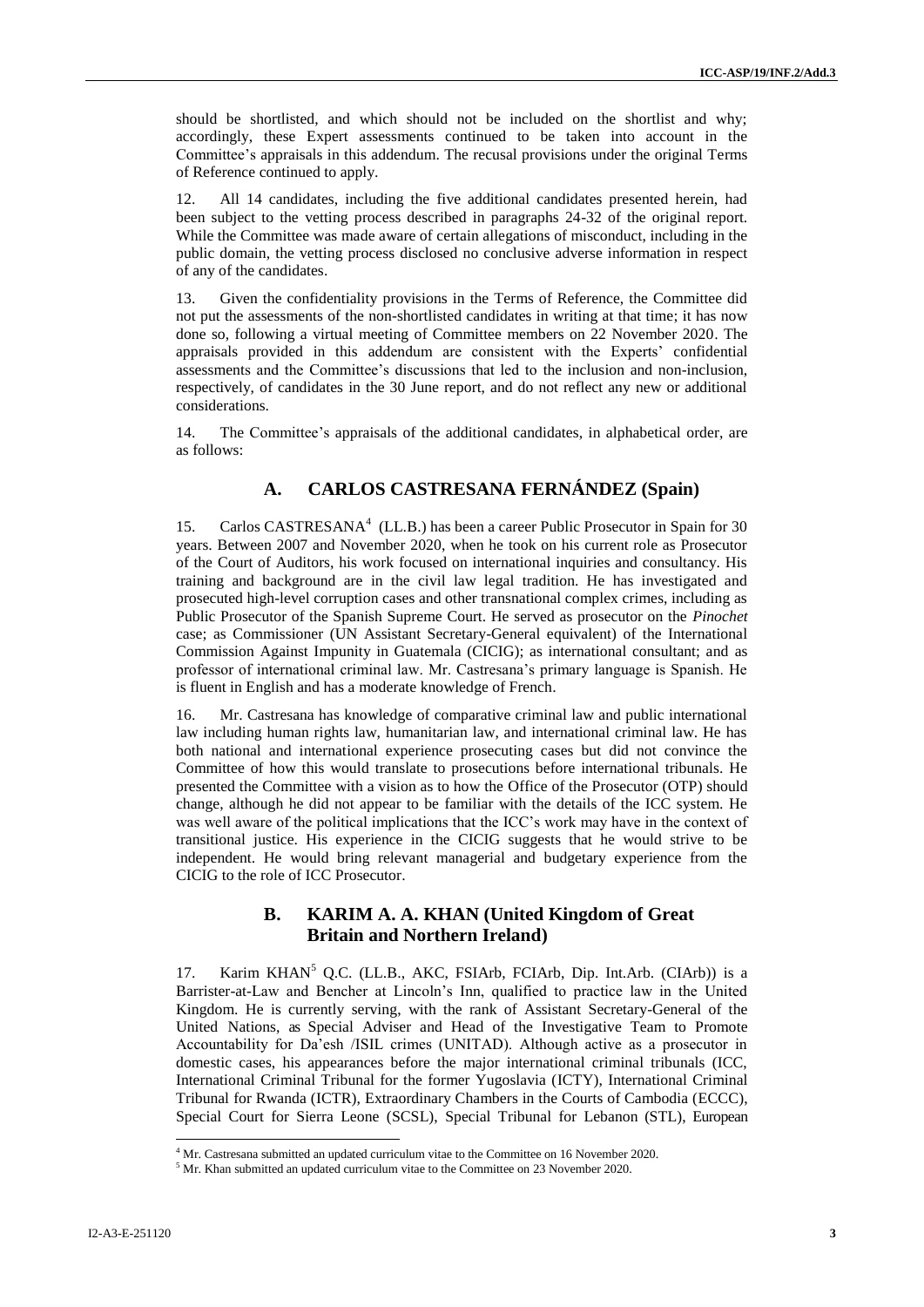Union Rule of Law Mission in Kosovo (EULEX) and Special Panels for Serious Crime (SPSC) in Timor-Leste) have been mostly in the capacity of victims or defence counsel. His current role with UNITAD is investigative in nature, with a view to preparing crimes committed by Da'esh for future prosecutions. His background is in the common law system and he is a native English speaker.

18. Mr. Khan is a charismatic and articulate communicator who is well aware of his achievements. He demonstrated a good command of international criminal law practice and of the global context in which the ICC operates, as well as a clear vision of necessary changes in the OTP. Since his appointment to UNITAD in 2018 he has gained experience in managing a large team, although he did not demonstrate familiarity with ICC budgetary processes. He demonstrated a clear commitment to a harassment-free workplace, drawing on concrete experience. Given his previous engagements as defense counsel in a number of on-going cases before the ICC, the probability of the need for multiple recusals is considerable. The Committee took note of an apparently coordinated write-in campaign by civil society organizations on Mr. Khan's behalf, promoting his candidacy despite the confidential nature of the process.

#### **C. FRANCESCO LO VOI (Italy)**

19. Francesco LO VOI<sup>6</sup> (LL.B.) is currently Chief District Prosecutor in Palermo, Italy, having been in this position since 2014. His training and background are in the civil law legal tradition. He has worked as judge and as a prosecutor in positions of increasing responsibility since 1990. He has served as a member of the Italian Council for the Judiciary; as prosecutor before the Italian Supreme Court; and as national member for Italy at Eurojust. He has investigated and prosecuted *Cosa Nostra,* and other large-scale organized crime cases. Mr. Lo Voi's primary language is Italian. He is fluent in English and has a moderate knowledge of French.

20. Mr. Lo Voi has very strong domestic experience as a prosecutor investigating complex criminal cases concerning transnational (Mafia-related) crimes in Italy. He also had exposure to the international environment, notably in relation to matters of international judicial cooperation in the European context. However, he did not succeed in convincing the Committee of his knowledge and experience in international law as well as in the investigation and prosecution of Rome Statute crimes, or of his understanding of the complex geopolitical context in which the ICC is placed. Mr. Lo Voi has sufficient management experience. His interview suggested to the Committee that he is of high moral character and that he is committed to the principles of prosecutorial independence. The Committee took note of efforts to promote Mr. Lo Voi's candidacy to the Committee.

#### **D. ROBERT PETIT (Canada)**

21. Robert PETIT (LL.B.; admitted to the practice of law in Quebec) is Senior Official at the United Nations Follow-on Mechanism for the Democratic Republic of the Congo since 2017, and Senior Counsel and Team Leader at the Crimes Against Humanity and War Crimes Section of the Canadian Department of Justice since 2001 (currently on leave). He has served as prosecutor for crimes against humanity and war crimes for the United Nations Mission in East Timor, the SCSL, and the ECCC, and held prior positions with the Federal Prosecution Service (Justice Canada), the Office of the Attorney General of Quebec, the International Criminal Tribunal for Rwanda and the United Nations Mission in Kosovo. Mr. Petit is bilingual in French and English and has basic knowledge of Kinyarwanda.

22. Mr. Petit has vast experience in the prosecution and trial of cases at the domestic and international levels. He is committed to independence as a prosecutor, although his managerial experience and vision were not made sufficiently clear to the Committee. He is a capable national and international prosecutor of Rome Statute crimes and was in fact one of four finalists in the 2011 prosecutor search. During the interview, while he showed a solid understanding of the complexity of the work of the ICC, his answers to questions on

 $\overline{\phantom{a}}$ 

 $6$  Mr. Lo Voi submitted an updated curriculum vitae to the Committee on 24 November 2020.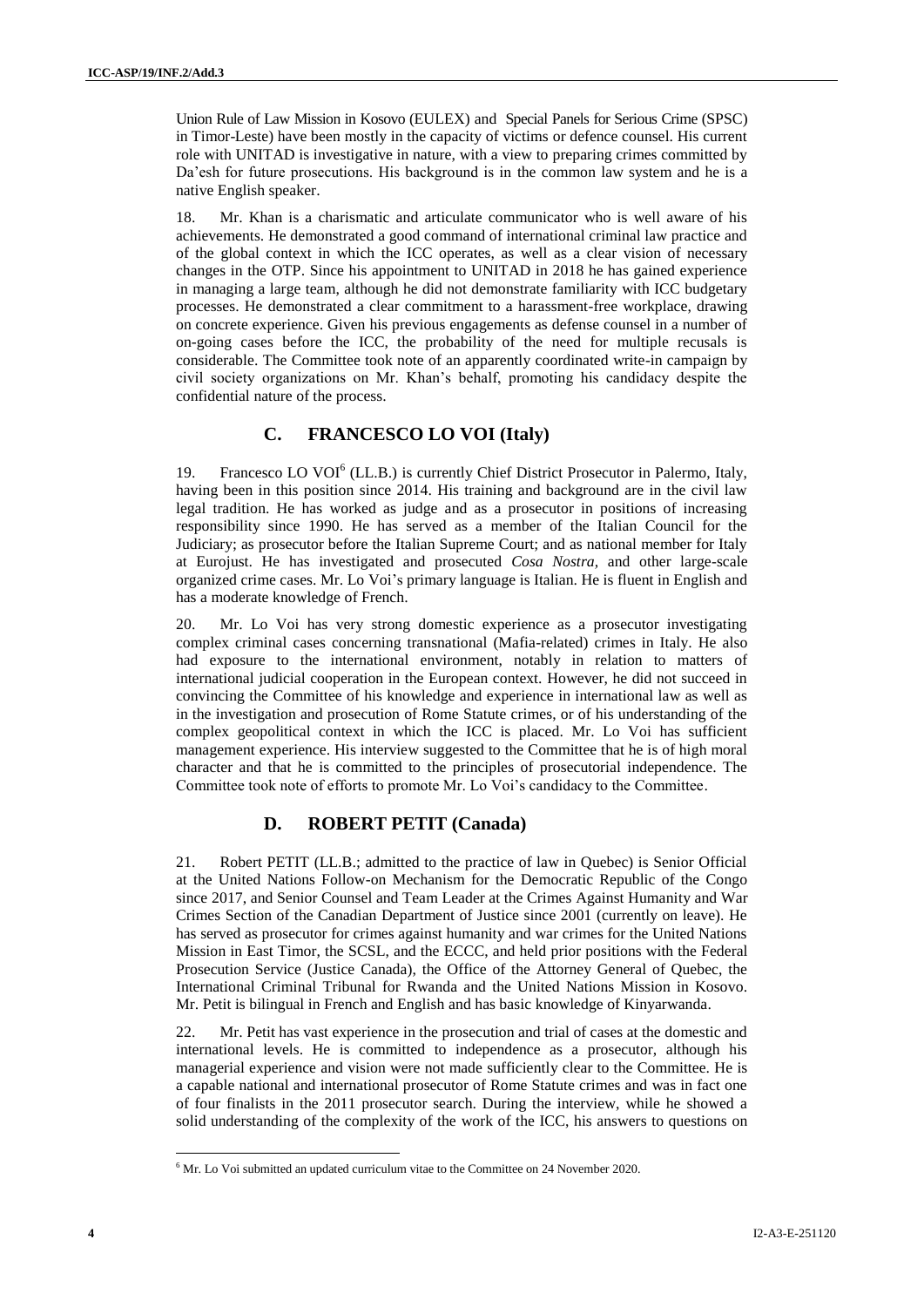strategic awareness, about his vision as a potential chief prosecutor, and communication competencies did not succeed in convincing the Committee that he possesses the dynamic leadership qualities that are desirable for the position of ICC Prosecutor.

#### **E. BRIGITTE RAYNAUD (France)**

23. Brigitte  $\text{RAYNAUD}^7$  (LL.B., LL.M.) is Substitut général (Deputy Prosecutor) at the Paris Court of Appeals, a position she has held since 2019. Her training and background is in the civil law legal tradition. She has served as a Judge at the French judiciary courts since 1998, including as an Examining Judge at the Paris military tribunal overseeing offences committed in the context of foreign operations (Kosovo, Djibouti, Senegal, Chad, Rwanda, Togo, Gabon, Côte d'Ivoire); as an expert at the ICC; and as a senior civil administrator in different positions. Ms. Raynaud's primary language is French, and she is fluent in English. Ms. Raynaud is a dual French-Ivorian national and has declared her primary nationality to be that of France.

24. Ms. Raynaud's professional background suggests that she has expert level knowledge of French criminal law and procedure. She also has knowledge of comparative criminal law and public international law including human rights law and international criminal law. Having served as reservist colonel indicates familiarity with the law of armed conflict. During the interview, she stressed her practical experience and general familiarity with the ICC and Rome Statute system, thoughtfully framing the challenges currently facing the ICC, and situated the OTP in that wider geopolitical context. She set out a vision of the ICC that would re-center itself and cooperate more closely with States to achieve its original purpose. While Ms. Raynaud noted that prosecutors had to be independent, she appeared overly deferential to certain State actors carrying out counter-terrorism operations. She had strong managerial experience overseeing a large budget and staff.

## **III. Conclusion**

25. The Committee wishes to express its ongoing strong commitment to protecting the confidentiality and privacy of all those candidates who have been eliminated, or who have withdrawn from the process at different stages, in accordance with the Terms of Reference of the Committee process.

26. The Committee wishes to thank its colleagues from the Panel of Experts for their detailed, professional assessments of candidates' qualifications that informed the Committee's work at all stages of the process. The Committee also wishes to thank the staff of the Secretariat of the Assembly of States Parties for their tireless, committed and professional assistance throughout.

27. The Committee stands ready to offer its views on "lessons learned" from the current process to States Parties.

> Marcin Czepelak Lamin Faati Andreas Mavroyiannis Sabine Nölke Mario Oyarzábal

 $\overline{\phantom{a}}$ 

 $7$  Ms. Raynaud submitted an updated curriculum vitae to the Committee on 24 November 2020.